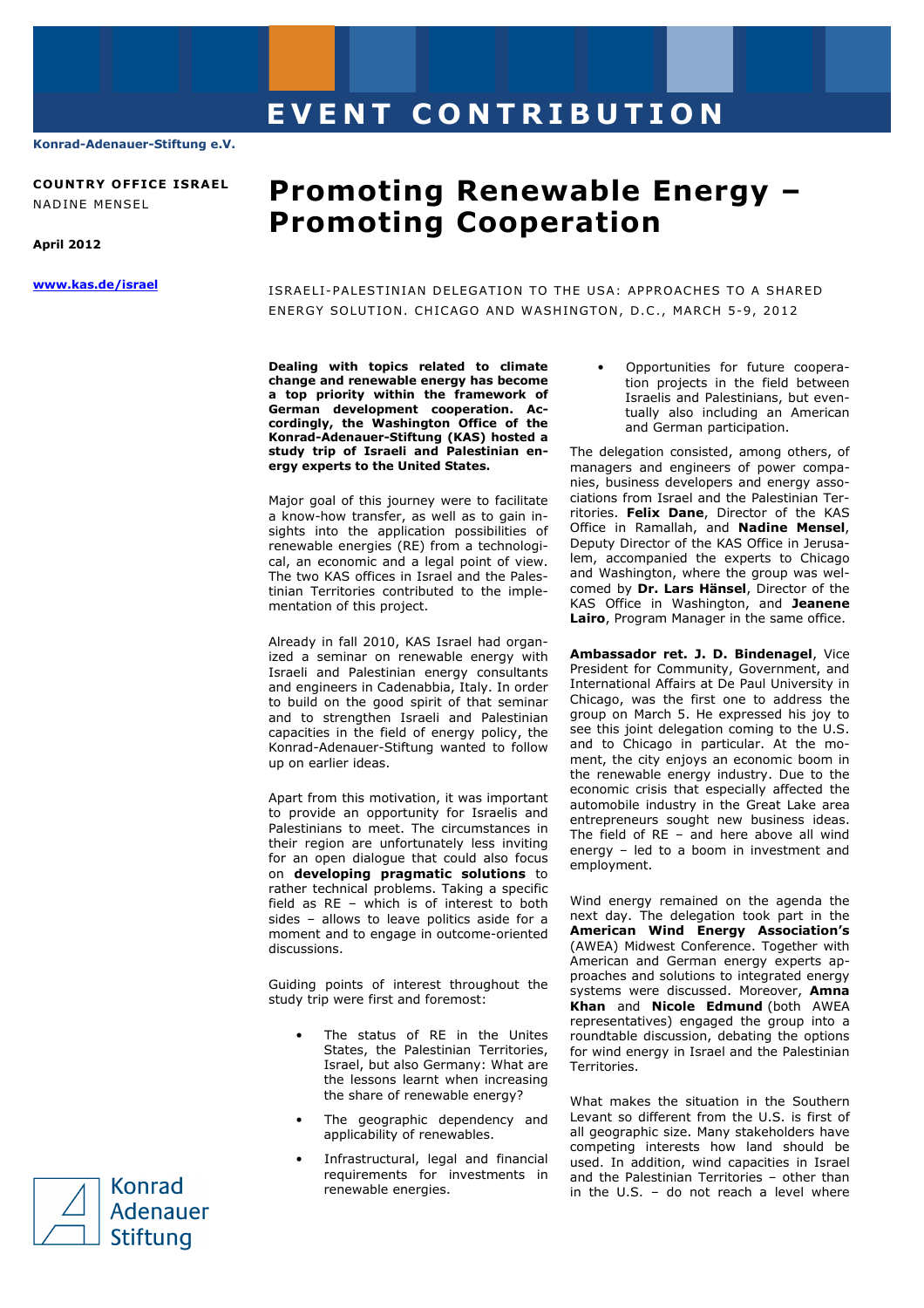### **Konrad-Adenauer-Stiftung e.V.**

**COUNTRY OFFICE ISRAEL** NAD INE MENSEL

## **April 2012**

#### **www.kas.de/israel**

wind parks become a worthwhile investment. Nevertheless, even moderate windlevels might be worth to explore as they require less land than solar parks. Therefore in particular the members of the Palestinian delegation are looking for opportunities to create a **wind map of the West Bank**. Only such a tool will determine which part of the Territories is suitable for wind energy facilities.

The main topic at a workshop hosted by **The Chicago Council on Global Affairs** was RE's economic aspect. During the two sessions, the Israeli and Palestinian energy experts gained insights into the wind energy market in the U.S. Recent years have seen a huge demand in RE, resulting into technological improvements, lower costs and policy changes at the state and federal levels.

For **Michael Polsky**, CEO of *Invenergy LLC*, those developments are simply related to the fact that "the industry goes to where the business is." This well known observation is valid for large and small enterprises. **Nathan Laurell**, founder of *New Frontier Holdings*, introduced to the audience a systematic approach of energy production, consumption and reuse. In that regard, especially the agricultural sector has turned highly innovative.

Speakers of the second panel drew attention to the implications for policy-makers if the share of RE is to increase. Different levels of the government are involved. Not surprisingly, they all got their very own interests to develop renewables and to either take care of regulation or not, as **Ronald Cope** from the *Energy and Clean Technologies Group* explained.

**Tom Cushing's** statement centered on the recognition that fossil fuels were finite. Accordingly, the Director of Strategic Partnerships & Policy at the Delta Institute concluded, new solutions for traffic and transportation were required now. At the moment, an infrastructure for alternatively fueled vehicles does not exist. Therefore, the automobile industry, R&D institutions and policy-makers alike are asked to step up their initiatives in that respect.

After those remarks, the members of the delegation and other participants engaged in a **lively discussion** on the status of RE in the U.S., Israel and the Palestinian Territories. Some of the issues and challenges resemble each other: the subject of energy efficiency, the development of an adequate feed-in tariff, the question of storage and the involvement of the private business sector, which can only benefit from combining economics and ecology.

The overall impression from this first part of the study trip was quite overwhelming. It was fascinating to see how much progress

the United States has achieved in promoting renewable energy. The most convincing argument is related to the economy: job creation in small and medium enterprises and gaining a competitive advantage in new technologies. Despite all optimism, most of the delegation's interlocutors were aware of the long way ahead and spoke of Germany's RE policies, the state of RE facilities and the attitude of the German public as a benchmark.

On March 7, the group departed to Washington, D.C., where the first meeting took place with representatives from the **World Bank Group** to analyze "Regional Energy Challenges in the Middle East and Northern Africa (MENA)". The development of renewable energy sources is very much in line with the World Bank's attempt to turn itself into a **"Green Bank"**. During the last couple of years, different credit lines and other financial facilities were introduced which are targeted at increasing the RE share on a global scale and accelerating sustainable growth simultaneously. **Klaus-Werner Schmitter**, Senior Advisor to the Executive Director for Germany at the World Bank, emphasized that these priorities were in line with Germany's Social Market Economy ("Soziale Marktwirtschaft").

**Ranjana Mukherjee**, Acting World Bank Program Coordinator West Bank and Gaza, **Carrie Farley**, IFC Investment Officer, **Roger Coma**, World Bank Energy Specialist, and **Patricia Veevers-Carter**, World Bank Sector Manager Energy and Transport, expressed all their preference for a regional approach in terms of energy production and supply. However, the ongoing upheaval throughout the MENA region, as well as political barriers put many World Bank projects on hold. But with regard to individual countries' or territories' RE development, all speakers were confident that the RE infrastructure will increase over time.

Recent studies show for example that the potential for solar energy and biogas in the West Bank looks very encouraging. Thus, it was of utmost importance to develop a smart grid in the Palestinian Territories allowing for a higher degree of independence from the Israeli grid, as Mr. Coma explained. But this was not a decision that is solely resting with the Palestinians. In the end, the Israeli military and civil administration in the West Bank had the final say. Only a change in the political situation would bring about the hoped-for advancement of RE generation.

This view was again expressed during a an evening discussion organized by the *Ecologic Institute*. The Palestinian and Israeli energy experts got involved into in-depth talks with strategic analysts, legal advisors and consultants from the *Deutsche Gesellschaft für Internationale Zusammenarbeit* (GIZ),